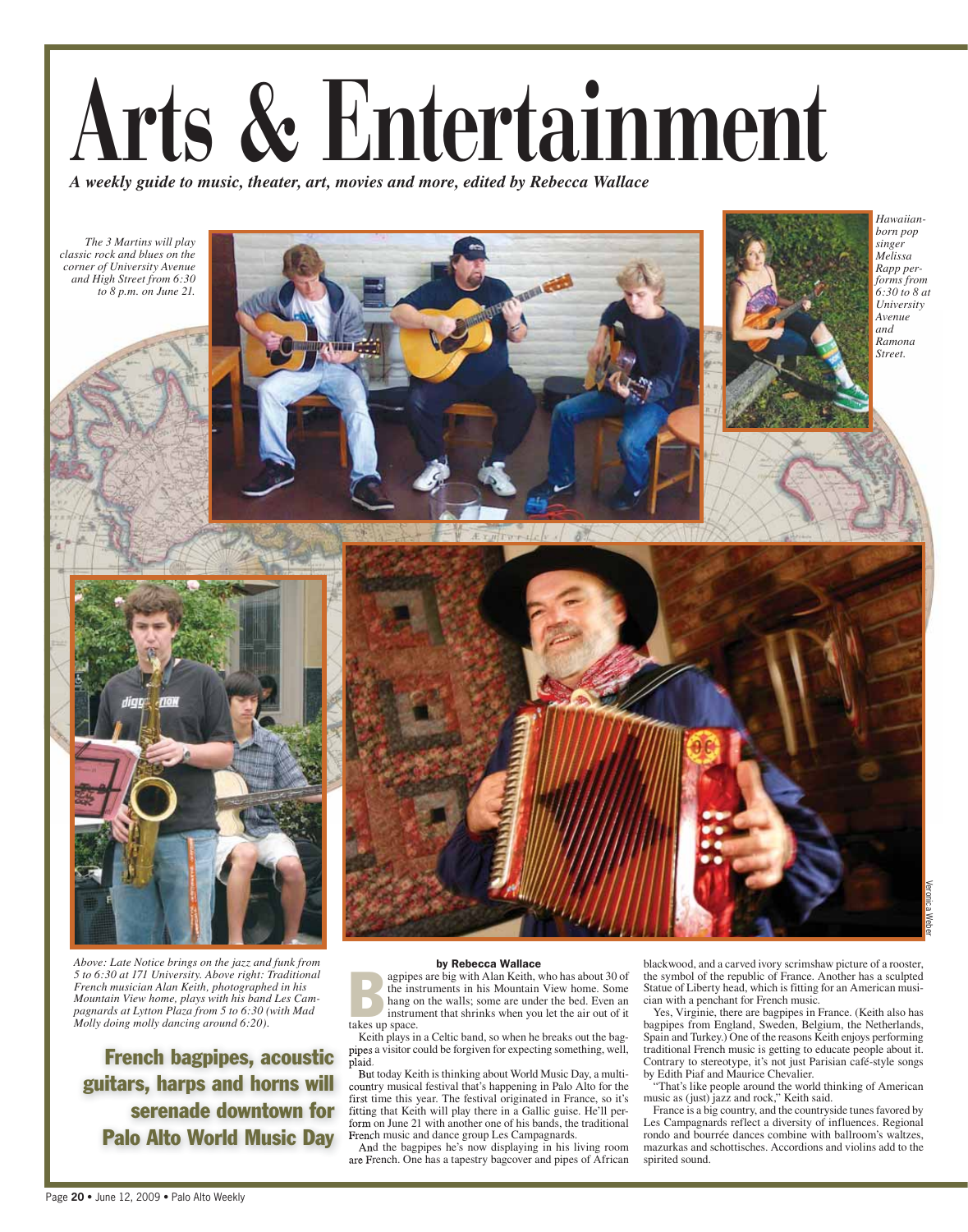

# Strikeup the bands the best and the set of the set of the best page 24) or the best page 24) or the best page 24) or the page 24) or the acts are: hip innese folk group Sounds in Some of the acts are: hip innese folk group Sounds Dana Ull be aco

These tunes will be swirled into quite a bouillabaisse on June 21, when Palo Alto's World Music Day, a free outdoor festival, hosts 42 musical acts downtown from 5 to 8 p.m.

Les Campagnards — whose other core members are Gary Breitbard, Jena Rauti and Peter Tommerup — will play at Lytton Plaza on University Avenue. They may wear costumes, and they'll definitely share the space with Mad Molly, who will show off the English seasonal dance form molly dancing around 6:20 p.m.

Another lively location will be King Plaza in front of City Hall at 250 Hamilton Ave. That's where four big choral groups will perform: M'EarthTones, World Harmony Chorus, Peninsula Harmony Chorus and The Peninsulaires barbershop-harmony group.

Meanwhile, a broad array of other artists will play on street corners and in other plazas (University Avenue will not be closed to car traffic). A sampling of the 5-6:30 p.m. lineup: Palo Alto-based Celtic/American folk duo Four Shillings Short; Palo Alto blues/folk/bluegrass band John Henry's

Farm; klezmer band Hot Kugel; Wobbly World, which plays flamenco/Arabic/Bulgarian music; the indie rock band Jackie Joyner; and the Palo Alto blues/folk group Sugaree & the Shakedown.

Between  $6:30$  and 8, some of the acts are: hiphop cellist Cello Joe, Chinese folk group Sounds of China; Eire Firths, who plays Irish, Scottish and Tasmanian folk; the Melissa Dinwiddie Jazz Combo, classic rock & blues band The 3 Martins; and the Balkan vocal group Born to Drone.

Much of the music will be acoustic, with some performers bringing battery-operated amplifiers. Organizer Claude Ezran said one of his biggest projects was planning out performer locations to minimize music overlap.

"I tried to put louder musicians more on the periphery," he said.

Ezran has been leading the evening's organization with fellow Palo Alto resident and Human Relations Commission member Olana Hirsch Khan. He's pleased with the lineup, although he'd like to see more young musicians on the bill next year.

#### nanoo is Opening Soon at Town & Country

Specializing in high quality European made children's clothing. Nanoo carries colorful, stylish, and exclusive designs by Marese, Red Sound, Catimini, Sucre D'ogre, Miniman, and others. Renowned for its customer service, Nanoo will provide an amazing experience while you pick out one-of-a-kind clothes for your one-of-a-kind baby.



**#34 Town & Country Village** (Between For Eyes and Ambassador Toys) **650-321-6266**



### Expect Excellence



Great homes are as different as the people who live in them. Whether you're building a new home or remodeling, expect excellence from De Mattei.



408.350.4200 www.demattei.com License # B-478455